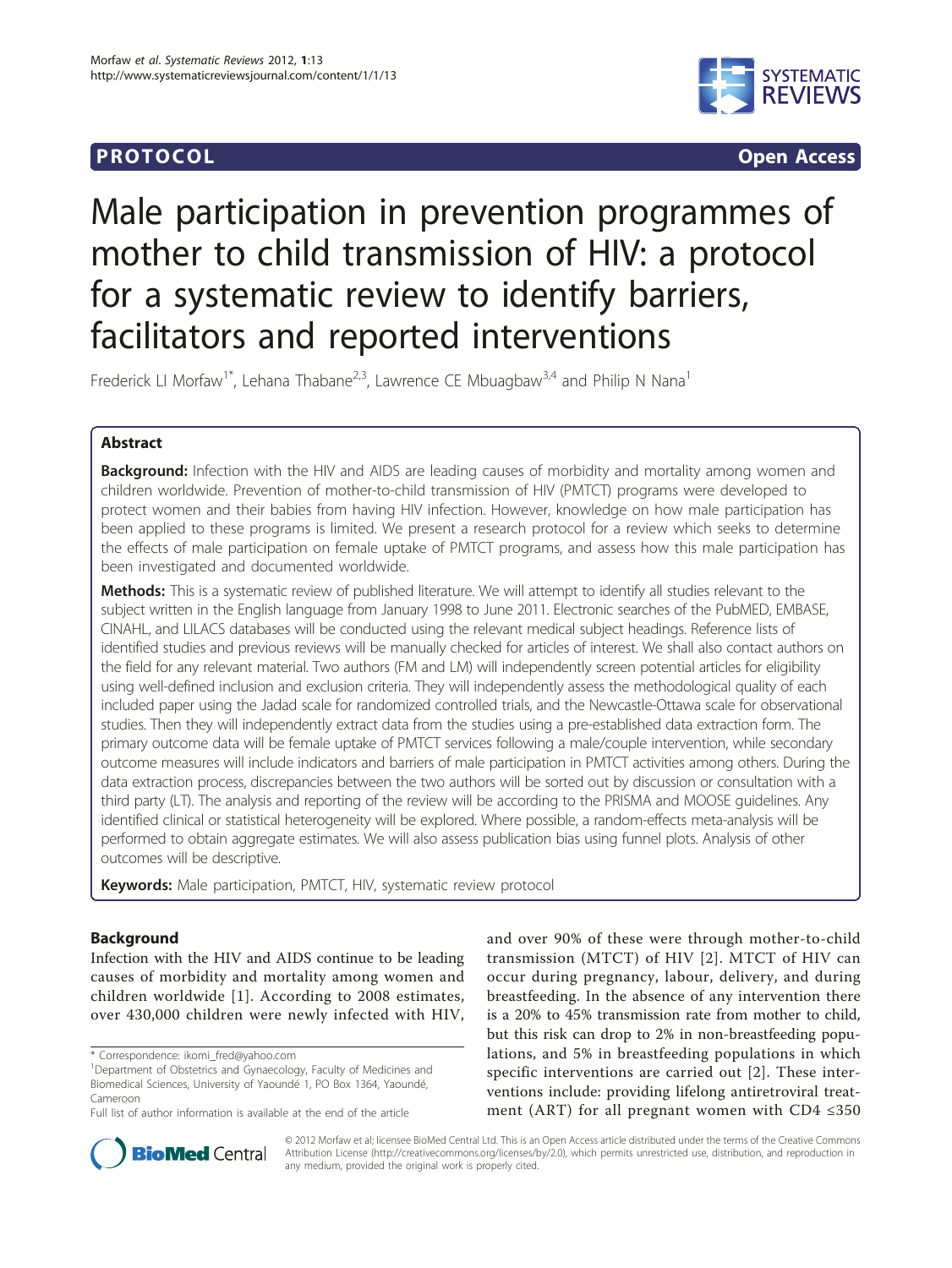$cells/mm<sup>3</sup>$  or advanced clinical disease; providing combination antiretroviral (ARV) prophylaxis with either Zidovudine (AZT) or triple ARV prophylaxis beginning in the second trimester and linked to postpartum prophylaxis; providing prophylaxis to either the mother or the infant during breastfeeding in settings where breastfeeding is the preferred feeding option [\[2\]](#page-3-0).

The Global Fund Board recognizes prevention of HIV infection among women, prevention of death among HIV positive women, and preventing babies from being infected with HIV, as crucial priorities [[1\]](#page-3-0). Prevention of mother-to-child transmission (PMTCT) of HIV programs were developed since 1998 to protect women and their babies from infection. At present the World Health Organization (WHO) promotes a comprehensive fourpronged approach for PMTCT. This includes: preventing HIV infection among women of childbearing age; preventing unintended pregnancies among women living with HIV; preventing HIV transmission from a woman living with HIV to her infant; and providing appropriate treatment, care, and support to mothers living with HIV, their children, and their families [[2\]](#page-3-0). These programs are more focused on women and generally omit men. The following pertinent questions therefore stand out: What is the effect of male participation in preventing MTCT of HIV among pregnant women, and how has this participation been documented worldwide?

Knowledge on how male participation has been applied to national PMTCT programs worldwide is limited. The male partner plays an important role in women's reproductive health and improvement of PMTCT outcomes. This role of the male partner in women's risk of acquiring HIV, in the uptake of voluntary counseling and testing (VCT) of HIV and PMTCT programs has been described in many studies [[3-](#page-3-0)[6\]](#page-4-0). Other observational studies indicate that educating men about the importance of family healthcare improves health-seeking behavior for antenatal care and child immunization [[7,8](#page-4-0)] and also enhances communication and support of the female partner [[9,10\]](#page-4-0). This evidence suggests that male partner involvement is crucial. The importance of male partner participation is also recognized by the WHO in their 2010 PMTCT Strategic Vision document where it is stated that "male partners play an equally important role in the scale-up of PMTCT services" [\[2](#page-3-0)].

In this era of the HIV/AIDS epidemic, more attention is directed towards incorporating men into reproductive health education interventions [\[11\]](#page-4-0). Involving men in PMTCT services could increase the uptake of couple counseling and disclosure of HIV status. This would open doors for the provision of services to HIV-negative couples and discordant couples, as well as preventive care and treatment for HIV-positive couples and their families [[12](#page-4-0)]. Male involvement could enhance partner support for follow-up care for HIV-positive pregnant women and HIV-exposed infants, including ARV adherence, improved adherence to infant feeding methods, and early management of HIV-exposed infants [[12\]](#page-4-0). It could also eliminate harmful consequences faced by women who seek PMTCT services such as stigmatization and gender-based violence. Moreover, male involvement in PMTCT services could address the healthcare needs and responsibilities of men, providing them with positive male norms, and linking them to other healthcare services [\[12](#page-4-0)].

This review seeks to determine the effect of male participation on female uptake of PMTCT services, and assess how male participation in PMTCT has been investigated, described, promoted, and documented worldwide. It will summarize the evidence for and against male participation in PMTCT programs and review the interventions which have been investigated in enhancing male participation in PMTCT activities. It would provide a solid evidence base for advocating increased male participation in PMTCT activities. It would also help formulate recommendations on how to increase male participation in PMTCT activities. From the evidence in the review, we plan to formulate a standardized Scale for the Assessment of Male Participation in PMTCT programs (SAMP-PMTCT). If validated, this scale would serve as a useful tool in assessing the level of male participation in PMTCT activities.

#### **Objectives**

The primary objective of this systematic review is to determine the effect of male participation on female uptake of PMTCT services.

The secondary objectives are: to determine the percentage of men who accept voluntary counseling and testing for HIV, provide moral and financial support to their spouses to adhere to antenatal care (ANC) and PMTCT guidelines; to identify indicators of male participation in PMTCT activities (supportive and non-supportive); to evaluate men's knowledge and approval of PMTCT interventions; to evaluate determinants of male involvement in PMTCT and antenatal care; to evaluate interventions used to enhance male participation in PMTCT; to identify barriers to male participation in PMTCT programs; and to determine potential interventions for improving male involvement in ANC and PMTCT activities.

## Methods

#### Criteria for considering studies for this review Types of studies

Randomized controlled trials and observational studies will be selected for the review.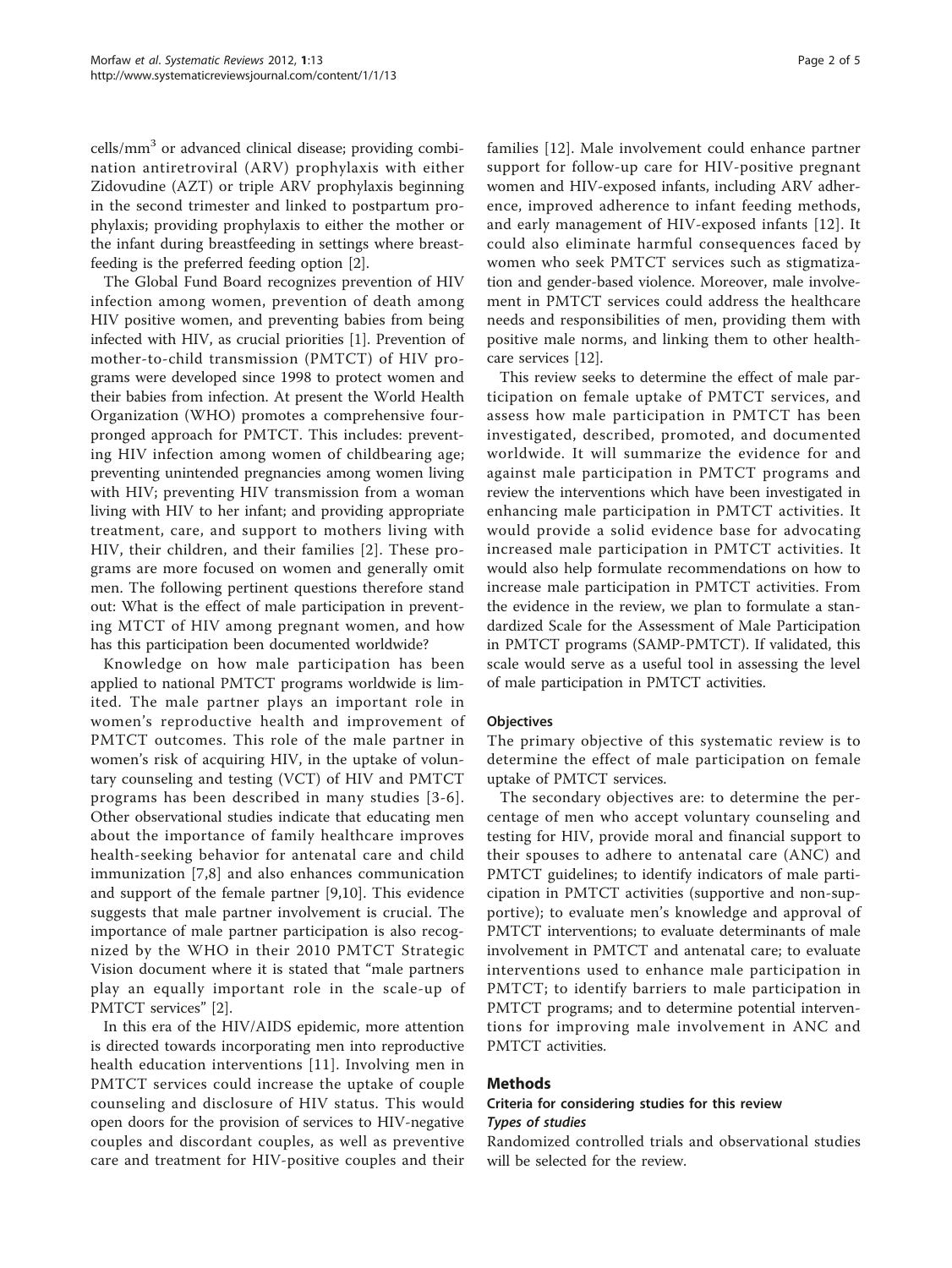#### Study settings

Included studies must have been conducted in a context of ANC and/or PMTCT of HIV. We will use literature from any geographic or socioeconomic setting.

#### Types of participants

Participants shall include men, women, or focused groups of the community. Irrespective of the type of participants, we shall include studies that report outcomes that could possibly (theoretically) affect female uptake of PMTCT services, regardless of whether uptake data are reported.

#### Outcome measures

The primary outcome of this review will be female uptake of PMTCT services following a male/couple intervention.

Secondary outcomes would include: the proportion of men who accept voluntary counseling and testing for HIV, provide moral and financial support to their spouses to adhere to antenatal care and PMTCT guidelines; indicators of male participation in PMTCT activities; men's knowledge of PMTCT; men's knowledge of MTCT of HIV; proportion of men who approve PMTCT; determinants of male involvement in PMTCT programs and ANC; percentage of women receiving VCT for HIV and obtaining their results; percentage of HIV-positive pregnant women accepting ARVs; couple uptake of VCT; number of men coming for services as a result of provider invitation; barriers to male partner participation in ANC and PMTCT activities: we will collate all the barriers to male partner participation as reported by the authors; suggestions for improving male involvement in ANC and PMTCT activities.

#### Search strategy for identification of studies

We shall attempt to identify all studies relevant to the review, written in English from the beginning of the year 1998 (year of introduction of PMTCT programs) to June 2011.

#### Electronic searches

We will search the PubMED, EMBASE, CINAHL, and LILACS databases for relevant articles written in English from January 1998 to June 2011. We will use the subject term services of the different databases. The following search terms and their MeSH (medical subject heading) equivalents will be used: HIV, male, spouse, partner, men, couple, pregnancy, gestation, participation, involvement, engagement, antenatal, barriers, facilitators, disclose, declare, testing, PMTCT, voluntary counseling and testing (VCT), vertical transmission, domestic violence. These terms will be used in varying combinations. The term HIV will be present in every search.

## Reference lists

We will manually check the reference list of all the studies identified by the above search strategy. Relevant studies shall be observed, and where appropriate, included in the review.

We shall also check the reference list of any previous reviews on male participation and PMTCT for any relevant articles which could be included in the review.

#### Grey literature

We will attempt to contact authors, experts in the field, and research organizations for any relevant material.

# Data collection and analysis **Screening**

Two authors (FM and LM), working independently, will screen all citations and abstracts identified by the search strategy to identify eligible papers. The full text of eligible articles will be obtained. These will be assessed using a pre-designed eligibility form based on the inclusion criteria. Eligible studies will be included in the review. Disagreements will be resolved by discussion or by seeking the opinion of a third party (LT).

Authors will be contacted in order to clarify missing aspects or unclear information.

Ineligible studies will be excluded from the review and the reason for exclusion stated in a table.

#### Data extraction

The two authors (FM and LM) will independently extract data from the studies using a pre-established data extraction form (see sample example in Additional file [1](#page-3-0)). Information obtained will include the site of the study, the purpose of the study, the study design, the study settings, participant characteristics, interventions if any, outcomes, forms of male participation, and so on. Discrepancies in the extracted data will be discussed by the two authors for consensus; if not, this will be reviewed by a third party (LT). In case of unclear or incomplete data, we will contact the authors for further details.

#### Assessment of methodological quality

Two authors (FM and LM) will independently assess the methodological quality of included studies using the Jadad scale [[13](#page-4-0)] for randomized controlled trials, and the Newcastle-Ottawa scale [[14\]](#page-4-0) for observational studies. In case of doubt or missing details, authors will be contacted for clarification. Discrepancies will be discussed by the two authors for a consensus. If an agreement is not reached a third party (LT) will be consulted. Measures of intervention effect

We shall use the Review Manager Version 5.1 software for analysis, and results will be presented using 95% confidence intervals. The odds ratio and the relative risk will be used to measure intervention effects for dichotonomous data. In case of continuous outcomes, the mean difference will be calculated when outcome measures in all studies are made on the same scale. However, if outcomes are measured in different scales, the standardized mean difference will be assessed.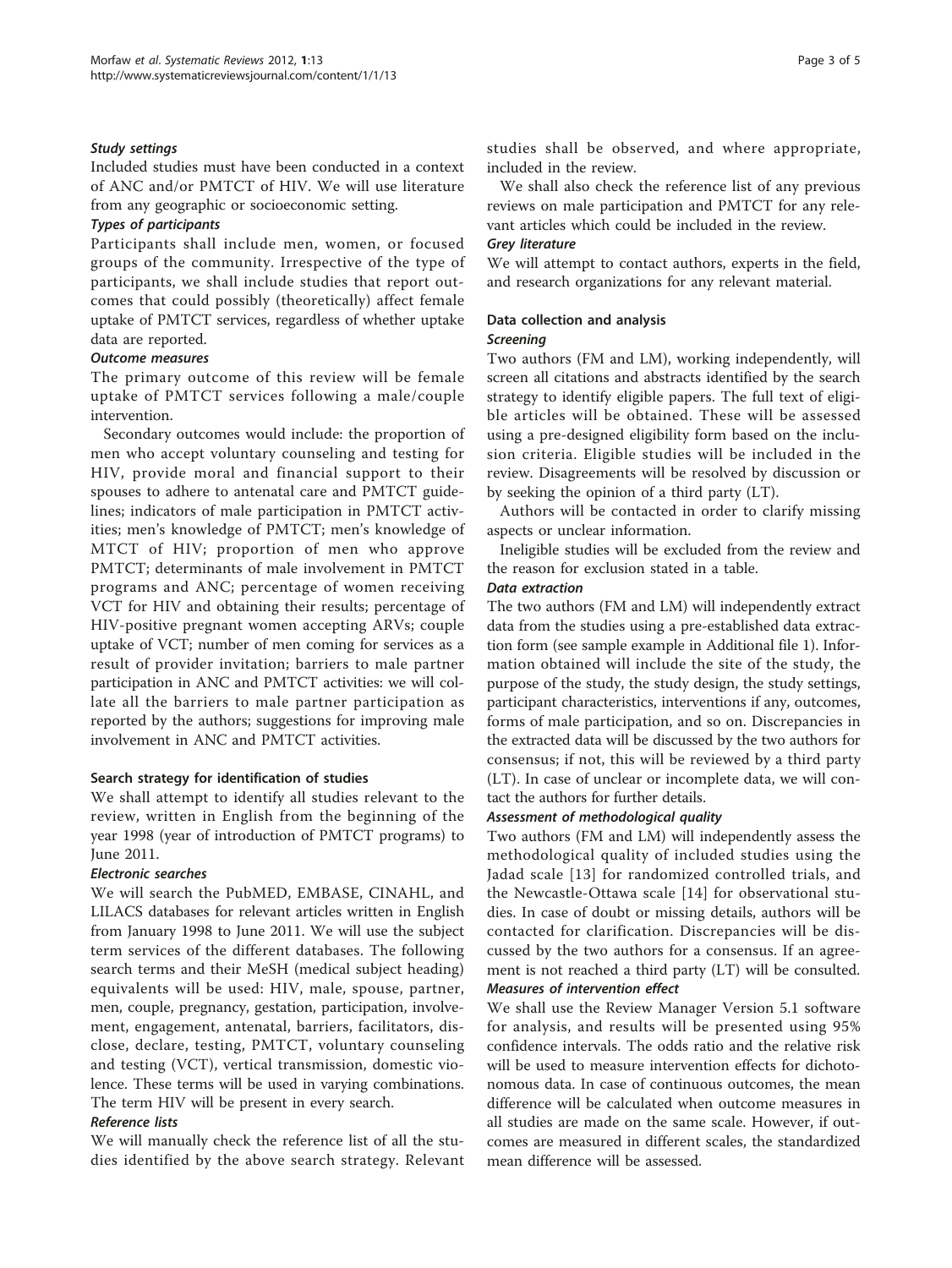#### <span id="page-3-0"></span>Data synthesis, assessment/investigation of heterogeneity

We will assess the participants, methods, and intervention effects of included studies for heterogeneity. This will enable us determine whether results can be pulled across studies. Any identified clinical or statistical heterogeneity will be explored visually or using the chi square test. Possible sources of heterogeneity include geographical location (developed versus developing country), age groups, marital status, study design. In case of heterogeneity, subgroup analyses according to these different categories will be conducted. If included studies are similar enough to combine, a fixed-effect meta-analysis will be conducted. Otherwise, a randomeffects meta-analysis will be performed to incorporate heterogeneity among studies and obtain aggregate estimates.

#### Sensitivity analyses

A sensitivity analysis will be performed to determine any bias introduced by the eligibility criteria, the data analyzed, the analysis method, and other relevant issues identified during the review process.

## Presenting and reporting of results

The analysis and reporting of the review will be done according to the PRISMA [\[15](#page-4-0)] and MOOSE [[16\]](#page-4-0) guidelines. We will use a flow diagram to summarize the selection process of the studies. Agreement between data abstractors will be assessed using the kappa statistic [[17\]](#page-4-0).

We will also assess publication bias using funnel plots. A "summary of findings" table will be used to present the most important outcomes. Reporting of other outcomes will be descriptive.

## **Discussion**

# Expected significance of the study

From the evidence in the review, we hope to formulate in a subsequent project, a standardized Scale for the Assessment of Male Participation in PMTCT programs (SAMP-PMTCT). This scale would be objective and generalizable in a wide range of settings. During this subsequent project the validity and reliability of this scale will be tested and at the same time, it will be used to evaluate the level of male participation in PMTCT programs in our setting.

Moreover, the data derived from the review could inform the design of a randomized clinical trial on interventions aimed at improving partner attendance in PMTCT activities. We foresee an intervention arm which may include invitations to participate, financial incentives, home visits, and other motivational factors identified from the review. The control arm will consist of women who take part in PMTCT activities alone. Our outcomes would include acceptance of HIV screening, transmission rates to children, obstetric outcomes,

and patient satisfaction. This would provide a solid evidence base for policy formulation on the integration of men in PMTCT activities. Once these policies are implemented, they could further help in preventing MTCT of HIV worldwide, and would be a major contributing step in the fight against HIV.

# Additional material

[Additional file 1: G](http://www.biomedcentral.com/content/supplementary/2046-4053-1-13-S1.DOC)eneral description of what to include in the data extraction form. This form broadly describes the information which we hope to extract using the data extraction. It includes general information about the included studies, an assessment of the inclusion criteria, and brings out the interventions (if any) used in the studies. This form also has a section showing what was measured at the end of each study, the summary statistics that were used, and the result summaries in each case.

#### Abbreviations

ANC: antenatal care; ART: antiretroviral therapy; ARV: antiretroviral; AZT: Zidovudine; CINAHL: Cumulative Index of Nursing and Allied Literature; EMBASE: Excerpta Medica DataBase; LILACS: Latin American and Caribbean Health Sciences Literature; MOOSE: Meta-analyses of Observational Studies in Epidemiology; MTCT: mother-to-child transmission; PMTCT: prevention of mother-to-child transmission; PRISMA: Preferred Reporting Items for Systematic reviews and Meta-Analyses; WHO: World Health Organization; VCT: voluntary counseling and testing.

#### Acknowledgements

This paper is supported by the CIHR Canadian HIV Trials Network (CTN) in the form of an international postdoctoral research fellowship awarded to the first author. Dr Thabane is a clinical trials mentor for CIHR under the RCT Mentorship Programme.

#### Author details

<sup>1</sup>Department of Obstetrics and Gynaecology, Faculty of Medicines and Biomedical Sciences, University of Yaoundé 1, PO Box 1364, Yaoundé, Cameroon. <sup>2</sup>Department of Clinical Epidemiology and Biostatistics, McMaster University, Hamilton, ON, Canada. <sup>3</sup>Biostatistics Unit, Father Sean O'Sullivan Research Centre, St Joseph's Healthcare - Hamilton, Hamilton, ON, Canada. <sup>4</sup>Centre for the Development of Best Practices in Health (CDBPH), Yaoundé Central Hospital, Henri, Dunant Avenue, Messa, PO Box 87, Yaoundé, Cameroon.

#### Authors' contributions

FM, LT, and LM jointly conceived the paper. FM made the first draft. FM, LT, LM, and NP reviewed several versions of the manuscript. All authors read and approved the final manuscript.

#### Competing interests

The authors declare that they have no competing interests.

Received: 8 October 2011 Accepted: 16 February 2012 Published: 16 February 2012

#### References

- 1. Scaling Up Prevention of Mother-To-Child Transmission of HIV (PMTCT) Information Note. [<http://www.aidsspace.org/getDownload.php?id = 776>].
- 2. World Health Orgnization: PMTCT strategic vision 2010-2015: Preventing Mother to Child Transmission of HIV to reach the UNGASS and Millenium Development Goals. Geneva 2010 [\[http://www.who.int/](http://www.who.int/child_adolescent_health/documents/9789241599030/en/) [child\\_adolescent\\_health/documents/9789241599030/en/](http://www.who.int/child_adolescent_health/documents/9789241599030/en/)].
- 3. Theuring S, Mbezi P, Luvanda H, Jordan-Harder B, Kunz A, Harms G: Male involvement in PMTCT services in Mbeya Region, Tanzania. AIDS Behav 2009, 13:s92-s102.